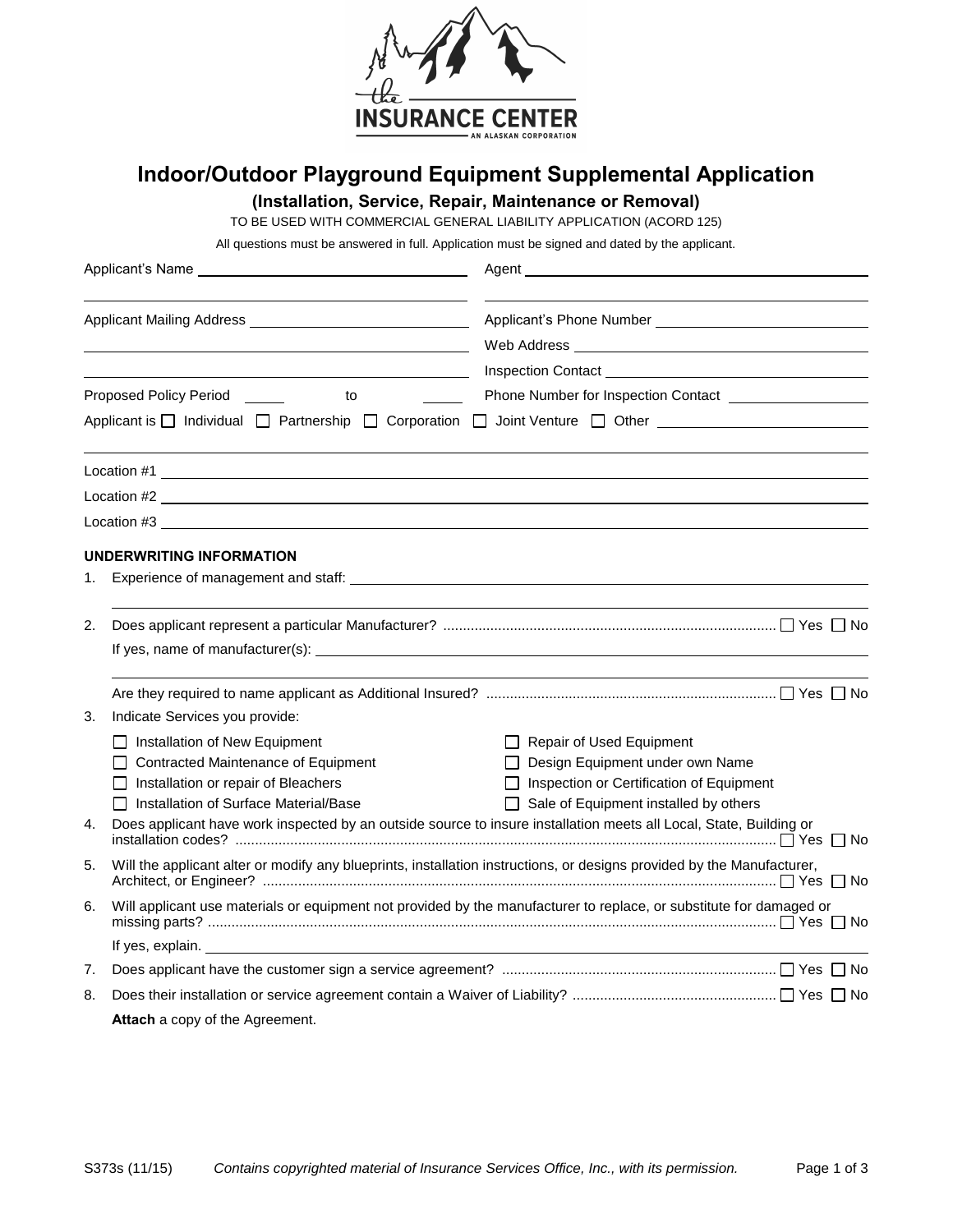## **UNDERWRITING INFORMATION** (Continued)

9. Please provide the following information.

|                                                   | <b>GROSS SALES</b> | <b>PAYROLL</b> |  |  |
|---------------------------------------------------|--------------------|----------------|--|--|
| Installation of New Equipment                     |                    |                |  |  |
| <b>Repair of Used Equipment</b><br>$\blacksquare$ |                    |                |  |  |
| Maintenance Agreements                            |                    |                |  |  |
| Units sold under own Name                         |                    |                |  |  |
| Inspection or Certification                       |                    |                |  |  |
| 10. Cost of Sub-Contractors work \$               |                    |                |  |  |

11. Describe any additional exposures not mentioned above.

## **PLEASE READ BELOW AND COMPLETE SIGNATURE BLOCK ON LAST PAGE**

I have reviewed this application for accuracy before signing it. As a condition precedent to coverage, I hereby state that the information contained herein is true, accurate and complete and that no material facts have been omitted, misrepresented or misstated. I know of no other claims or lawsuits against the applicant and I know of no other events, incidents or occurrences which might reasonably lead to a claim or lawsuit against the applicant. I understand that this is an application for insurance only and that completion and submission of this application does not bind coverage with any insurer.

**IMPORTANT NOTICE:** As part of our underwriting procedure, a routine inquiry may be made to obtain applicable information concerning character, general reputation, personal characteristics, and mode of living. Upon written request, additional information as to the nature and scope of the report, if one is made, will be provided.

## **FRAUD STATEMENT FOR THE STATE(S) OF:**

**Alabama, Alaska, Arizona, Arkansas, California, Connecticut, Delaware, District of Columbia, Georgia, Idaho, Illinois, Indiana**, **Iowa, Louisiana**, **Massachusetts**, **Michigan**, **Minnesota, Mississippi**, **Missouri**, **Montana**, **Nebraska**, **Nevada, New Hampshire**, **North Carolina**, **North Dakota**, **Rhode Island, South Carolina**, **South Dakota**, **Texas**, **Utah**, **Vermont**, **West Virginia**, **Wisconsin**, **Wyoming**: Any person who knowingly presents a false or fraudulent claim for payment of a loss or benefit or knowingly presents false information in an application for insurance is guilty of a crime and may be subject to fines and confinement in prison.

**Colorado:** It is unlawful to knowingly provide false, incomplete, or misleading facts or information to an insurance company for the purpose of defrauding or attempting to defraud the company. Penalties may include imprisonment, fines, denial of insurance, and civil damages. Any insurance company or agent of an insurance company who knowingly provides false, incomplete, or misleading facts or information to a policyholder or claimant for the purpose of defrauding or attempting to defraud the policyholder or claimant with regard to a settlement or award payable from insurance proceeds shall be reported to the Colorado Division of Insurance within the Department of Regulatory Agencies.

**Florida:** Any person who knowingly and with intent to injure, defraud or deceive any insurer files a statement of claim or an application containing any false, incomplete, or misleading information is guilty of a felony of the third degree.

**Hawaii:** Intentionally or knowingly misrepresenting or concealing a material fact, opinion or intention to obtain coverage, benefits, recovery or compensation when presenting an application for the issuance or renewal of an insurance policy or when presenting a claim for the payment of a loss is a criminal offense punishable by fines or imprisonment, or both.

**Kansas:** Any person who commits a fraudulent insurance act is guilty of a crime and may be subject to restitution, fines and confinement in prison. A fraudulent insurance act means an act committed by any person who, knowingly and with intent to defraud, presents, causes to be presented or prepares with knowledge or belief that it will be presented to or by an insurer, purported insurer or insurance agent or broker, any written, electronic, electronic impulse, facsimile, magnetic, oral or telephonic communication or statement as part of, or in support of, an application for insurance, or the rating of an insurance policy, or a claim for payment or other benefit under an insurance policy, which such person knows to contain materially false information concerning any material fact thereto; or conceals, for the purpose of misleading, information concerning any fact material thereto.